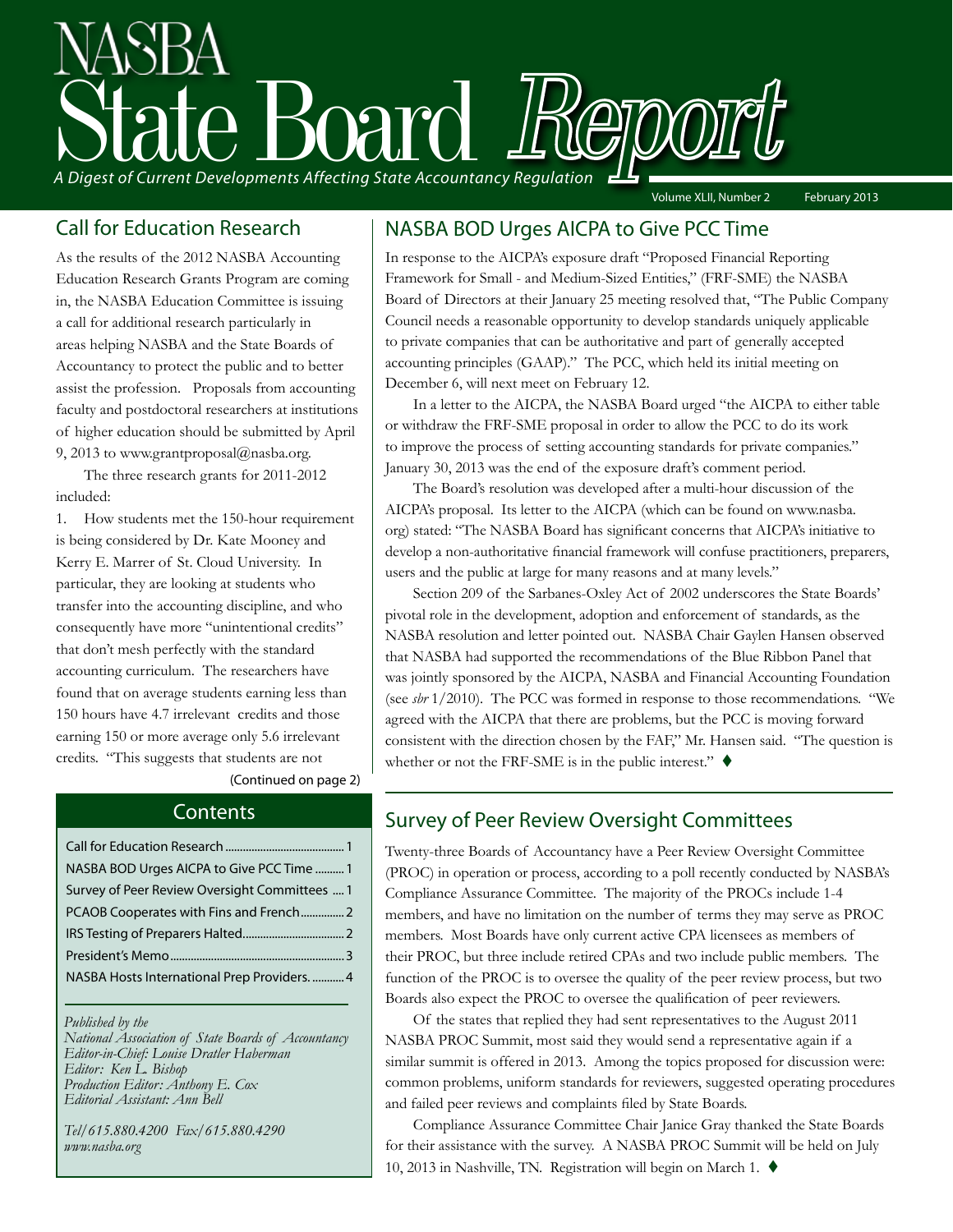#### Call for Accounting Education Research Papers (Continued from page 1)

taking all easy credits to complete the 150," Dr. Mooney observed. 2. Dr. Gert H. Karreman and Dr. Belverd E. Needles are conducting a global accountancy education recognition study that is of particular significance to the NASBA/AICPA International Qualifications Appraisal Board. The review and finalization of a conceptual model for analyzing accountancy qualifications in countries and regions is taking place this month, and the researchers plan to have a report to NASBA in March.

3. Drs. Helen Gabre of Alabama A&M University, Dr. Dale L. Flesher of the University of Mississippi and Frank Ross of Howard University completed their study in July 2012 of the determinant factors for the dearth of minority CPAs. They concluded "the reason for the dearth of minority CPAs seems to be an economic

issue; minorities who attend high-priced private schools and can afford CPA review courses are more apt to pass the CPA exam." Although they found that women did not pass the CPA Examination at the same rate as men do, the researchers add: "… the gender differences found in this study may be another example of an economic issue in that minority females often have greater family responsibilities than do male members of minority groups."

Dr. Karen Turner, chair of the NASBA Education Committee, told the NASBA Board's January meeting that the high quality of the information being received from the research grant project has supported the Committee's request for increasing the amount devoted to this effort next year. The request is to be considered in the budgeting process for 2014.  $\blacklozenge$ 

### PCAOB Cooperates with Fins and French

The Public Company Accounting Oversight Board has announced cooperative agreements with the French High Council for Statutory Auditors and the Auditing Board of the Central Chamber of Commerce of Finland relating to the oversight of audit firms subject to the regulators in France and Finland. Both agreements were announced on February 4, 2013 and took effect immediately.

The PCAOB now has six agreements with EU member state regulators (Finland, France, Germany, the Netherlands, Spain and the United Kingdom). It also has agreements with regulators in Switzerland and Norway, as well as regulators in Australia, Asia, the Middle East and North America. The agreements provide

#### IRS Testing of Preparers Halted

Three tax preparers brought together by the Institute for Justice, an advocacy group, have scored a victory – at least temporarily – against the Internal Revenue Services' Tax Return Preparers Registration Program. On January 18, U.S. District Judge James E. Boasberg ruled against the IRS and in favor of Giovanni Gambino of Hoboken, NJ, Ernest Killian of Eagle, WI, and Sabrina Loving of Chicago, IL, and enjoined the IRS from enforcing its Registered Tax Return Preparer requirements. However, on February 1 the court modified its order to clarify that the IRS's requirement for all paid tax return preparers to obtain a preparer tax identification number (PTIN) is not affected by this decision. Information about the reopened online PTIN system can be found on www.irs.gov.

Mr. Gambino, Mr. Killian and Ms. Loving, the tax preparers who filed the suit against the IRS in the U.S. District Court for the District of Columbia (see *sbr* 5/12), argued that the IRS's interpretation of an 1884 statute, U.S.C. § 330, giving it the authority to regulate "representatives" who "practice" before it was being incorrectly applied to cover all tax return preparers. Attorneys, CPAs and enrolled agents are otherwise regulated by the IRS.

Judge Boasberg wrote in his decision that he considered

a framework for joint inspections, allow for the exchange of information in accordance with the Dodd-Frank Wall Street Reform and Consumer Protection Act of 2010 and provide data protection in the partner country. More than 900 audit firms from 87 jurisdictions outside the U.S. are currently registered with the PCAOB. Twentyfive of those firms are in France and five are in Finland.

The PCAOB points out that the agreements have been made under the provisions of the Act of 2010, which amended the Sarbanes-Oxley Act of 2002 to permit the PCAOB to share confidential information with its non-U.S. counterparts under certain circumstances.  $\blacklozenge$ 

Section  $330(a)(1)$  and  $330(a)(2)$  and saw they describe the "practice" of "representatives" is to "advise and assist persons in presenting their cases."

The judge concluded in his decision: "Filing a tax return would never, in normal usage, be described as 'presenting a case.' At the time of filing, the taxpayer has no dispute with the IRS; there is no 'case' to present. This definition makes sense only in connection with those who assist taxpayers in the examination and appeals stages of the process."

In granting the plaintiffs' motion for summary judgment, Judge Boasberg stated: "With an invalid regulatory regime on the IRS's side of the scale and a threat to plaintiffs' livelihood on the other, the balance of hardships tips strongly in favor of plaintiffs. Finally, the public interest would be served by a permanent injunction because the IRS's new Rule is ultra vires. The Court will therefore grant permanent injunctive relief as well." (Civil Action No. 12-385 (JEB) U.S. District Court for the District of Columbia).

According to a statement released by the IRS: "The IRS continues to have confidence in the scope of its authority to administer the program and is working with the Department of Justice to address all options, including a planned appeal."  $\blacklozenge$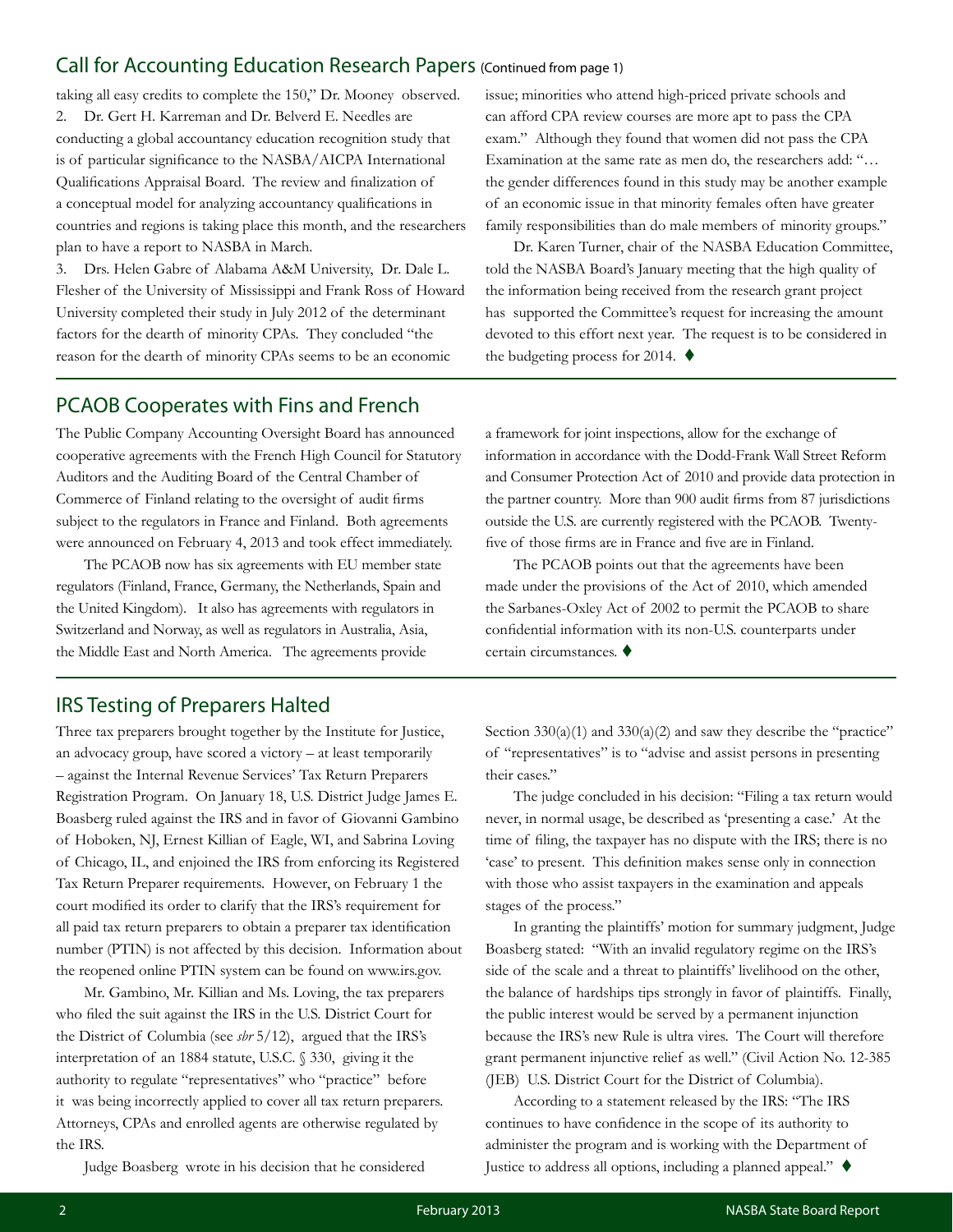## President's Memo

## **Slanted Remarks**

In late January, I received a telephone call from a State Board member recounting a meeting he had recently attended during which a representative of a large accounting association had made "slanted remarks" about NASBA and another regulatory body. As I listened to the Board member's concern, I too was somewhat annoyed by what was said, but I recognized that the remarks may have been tongue-in-cheek and any broad statement was certainly made for the purpose of being persuasive on an issue. As I was thinking about this month's *President's Memo*, I was reflecting on that conversation and, more importantly, the pathways organizations take to getting to consensus or middle ground positions.



Many of you have read or heard me speak on my perspective regarding professional relationships. I have a pretty simple formula: (1) clearly and accurately articulate your position(s); (2) never blind-side

Ken L. Bishop

your associates; and (3) never throw them under the bus. In even more concise terms: develop and nurture trusting relationships. To be clear, having trusting, or even friendly, relationships does not mean that you have to agree on every issue or position. A recent example was the stalemate between Democrats and Republicans on how to resolve the impending "fiscal cliff." Two individuals who could not be farther apart in their political philosophy, Vice President Joseph R. Biden (D) and Kentucky Senator Mitch McConnell (R) were able to meet privately to develop a consensus deal. These two men, both in their 70s, had developed trust for one another during their careers and were able to get past the "slanted remarks" to reach agreement. Similar pairs or groups have existed throughout our history. Just think of our country's founders from 13 distinct colonies.

So how does this relate to our world of accountancy? It is not uncommon for State Boards and State Societies, AICPA and NASBA, or other associations and bodies to come down on different sides of an issue. There are certainly close, and often trusted, relationships that exist between these disparate groups, but to outside observers the debate may seem adversarial -- and possibly dysfunctional. State Boards always have the public interest as their first priority, but at the same time they hold that a healthy profession serves the public interest. In reality, I believe it is healthy for the profession that important issues and positions are challenged and vetted. Having strong positions without equal zeal and passionate arguments in support of them does little to explore and advance the issues. Unfortunately, that dedication occasionally results in some "slanted remarks."

Recently, NASBA responded to an AICPA exposure draft: *Proposed Financial Reporting Framework for Small- and Medium-Sized Entities* (see article on page 1). The NASBA Board of Directors concluded that there were public protection concerns in the proposal and urged the AICPA to either table or withdraw the proposal in order to allow the Financial Accounting Foundation's Private Company Council (PCC) adequate time to develop authoritative standards that are a part of generally accepted accounting principles (GAAP). Both AICPA and NASBA have strong and passionate positions on this issue that may result in "slanted remarks" from both sides. Again, to the outside observer, this disagreement may seem to be a chasm that is wide and deep. The public debate, however, began back in 2010 when NASBA joined with the FAF and AICPA to form a panel addressing how U.S. accounting standards could best meet the needs of users of private company financial statements. NASBA agreed with the AICPA that current GAAP did not meet the needs of small- and medium-sized private companies. It is in how we fix the standards that we disagree. Hopefully, through our trusted relationships we can get to consensus.

In past articles I have written about the importance of NASBA being relevant so that it can effectively be the collective voice of Boards of Accountancy. With relevance comes the responsibility of thoughtful and impactful opining on any proposed standard, practice or policy that could negatively affect our State Boards' ability to protect the public. To do so is our mission, our plan and our passion. It is a given that, on occasion, this will require us to disagree with others -- even our friends. So be prepared, you may hear some "slanted remarks," but hopefully leading to meaningful solutions.

*Semper ad meliora (Always toward better things).*

Jen L. Bohop

 *― Ken L. Bishop President and CEO*